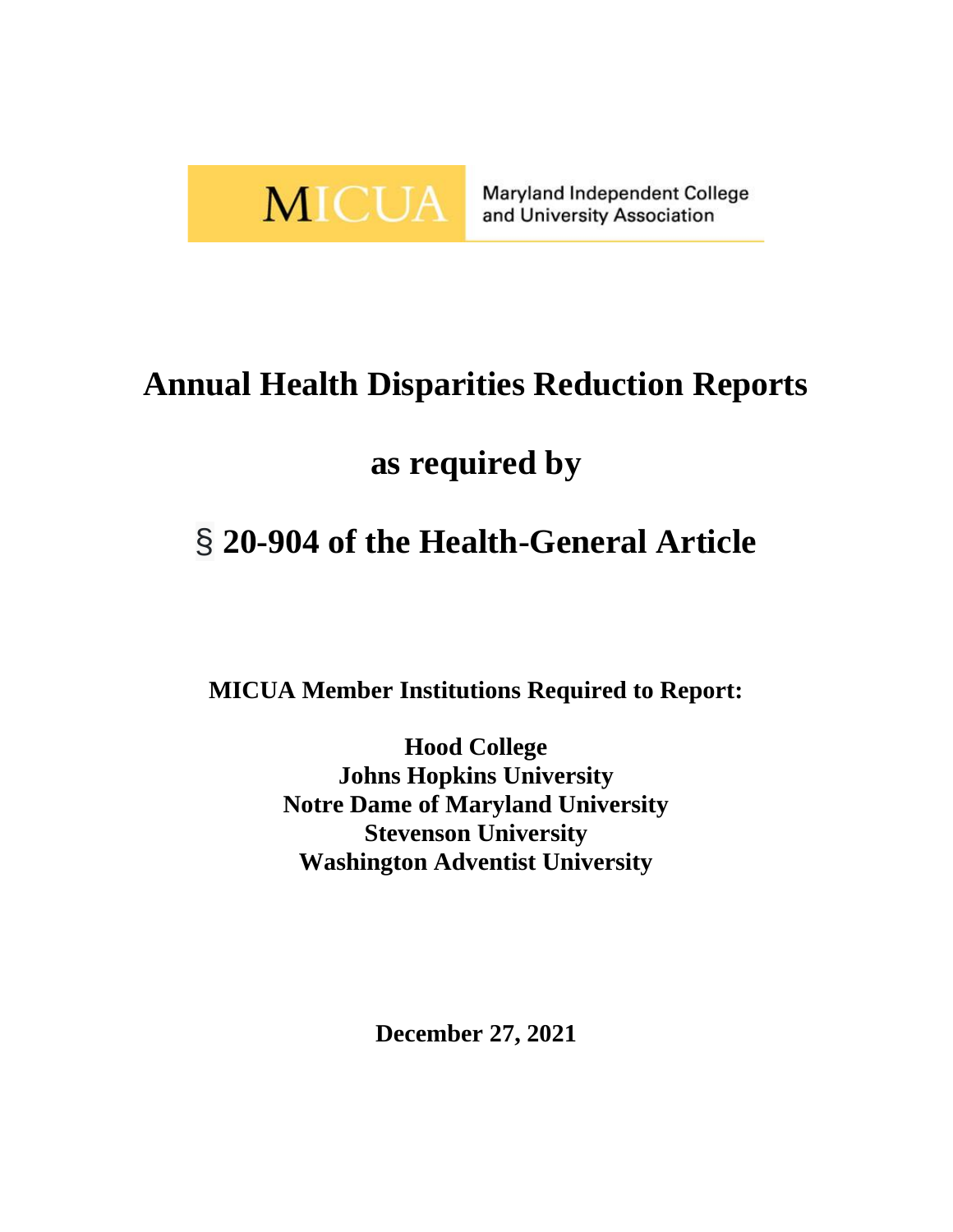## **MICUA**

Maryland Independent College and University Association

> 140 SOUTH STREET ANNAPOLIS, MD 21401

PHONE: 410-269-0306 FAX: 410-269-5905 [www.micua.org](http://www.micua.org/)

#### **MEMBERS**

Capitol Technology University

Goucher College

Hood College

Johns Hopkins University

Loyola University Maryland

Maryland Institute College of Art

McDaniel College

Mount St. Mary's University

Notre Dame of Maryland University

St. John's College

Stevenson University

Washington Adventist University

Washington College

AFFILIATE MEMBERS

Ner Israel Rabbinical College

St. Mary's Seminary & University

December 27, 2021

The Honorable Bill Ferguson President Senate of Maryland State House, H-107 Annapolis Maryland 21401 Annapolis, Maryland 21401

The Honorable Adrienne A. Jones Speaker Maryland House of Delegates State House, H-101

Re: Report required by Health-General Article § 20-904 (MSAR # 9026)

Dear President Ferguson and Speaker Jones:

On behalf of the member institutions of the Maryland Independent College and University Association (MICUA), I am pleased to submit the MICUA Health Disparities Reduction Reports for 2021. These reports are required by § 20-904 of the Health-General Article of the Annotated Code of Maryland, as enacted by the Maryland Health Improvement and Disparities Reduction Act of 2012. The law requires an annual report from "each institution of higher education in the State that offers a program necessary for the licensing of health care professionals in the State …on the actions taken by the institution to reduce health disparities." Five MICUA institutions were required to report: Hood College, Johns Hopkins University, Notre Dame of Maryland University, Stevenson University, and Washington Adventist University.

We appreciate the opportunity to provide this information and we thank the Governor and the members of the General Assembly for the meaningful inquiry into these policies and practices. If you have any questions about information contained within these reports or would like further information, please contact Irnande Altema, Associate Vice President for Government and Business Affairs, at [ialtema@micua.org.](mailto:ialtema@micua.org)

Sincerely,

Java Fidla

Sara Fidler President

Enclosure

**cc: Sarah Albert, Department of Legislative Services (5 copies)**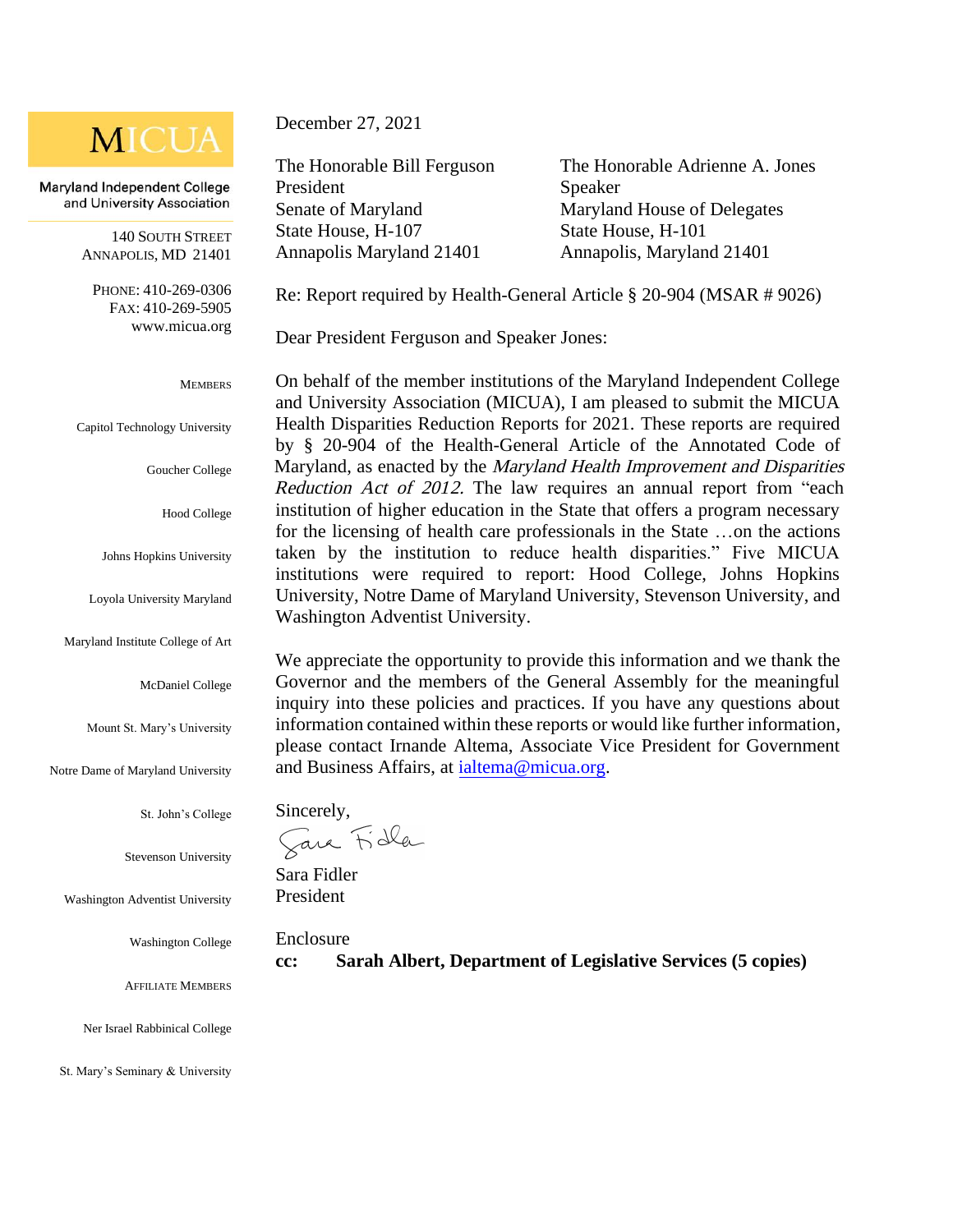#### **2021 REPORT – INSTITUTIONS OF HIGHER EDUCATION: CULTURAL COMPETENCY TRAINING AND OTHER HEALTH DISPARITIES REDUCTION ACTIVITIES**

### **HOOD COLLEGE**

Preparing students to engage in cross-cultural practice settings has always been an important component of Hood College's social work program; however, nearly every required and elective course in the curriculum now includes attention to cross-cultural knowledge (including cultural sensitivity, cultural competency) at the micro (individual) and macro (community/society) levels. For example, in 2017, Hood added a new course to the required curriculum—Human Rights and Social Justice—to help students understand, challenge, and combat oppression, unequal access to resources, and social inequities. This course examines human rights and social justice values, principles, and types of rights and their interrelationship with holistic well-being (i.e., physical, mental, social/cultural, economic, environmental, and political/legal well-being).

In 2017, the Hood College Social Work Program was reaccredited for seven years under the 2015 Educational Policy and Accreditation Standards. This current set of standards set forth by the Council on Social Work Education requires social work programs to "describe the specific and continuous efforts [made] to provide a learning environment in which respect for all persons and understanding of diversity and difference is practiced, how the learning environment models affirmation and respect for diversity and difference, and discuss specific plans to improve the learning environment to affirm and support persons with diverse identities" [\(CSWE EPAS, 2015\)](https://www.cswe.org/getattachment/Accreditation/Accreditation-Process/2015-EPAS/2015EPAS_Web_FINAL.pdf.aspx). Hood utilizes National Association of Social Workers' (NASW) Standards and Indicators for Cultural Competence (2015) to emphasize content in cross-cultural knowledge and skills. Hood trains field instructors to assess these areas for students who are engaged in field practicum experiences.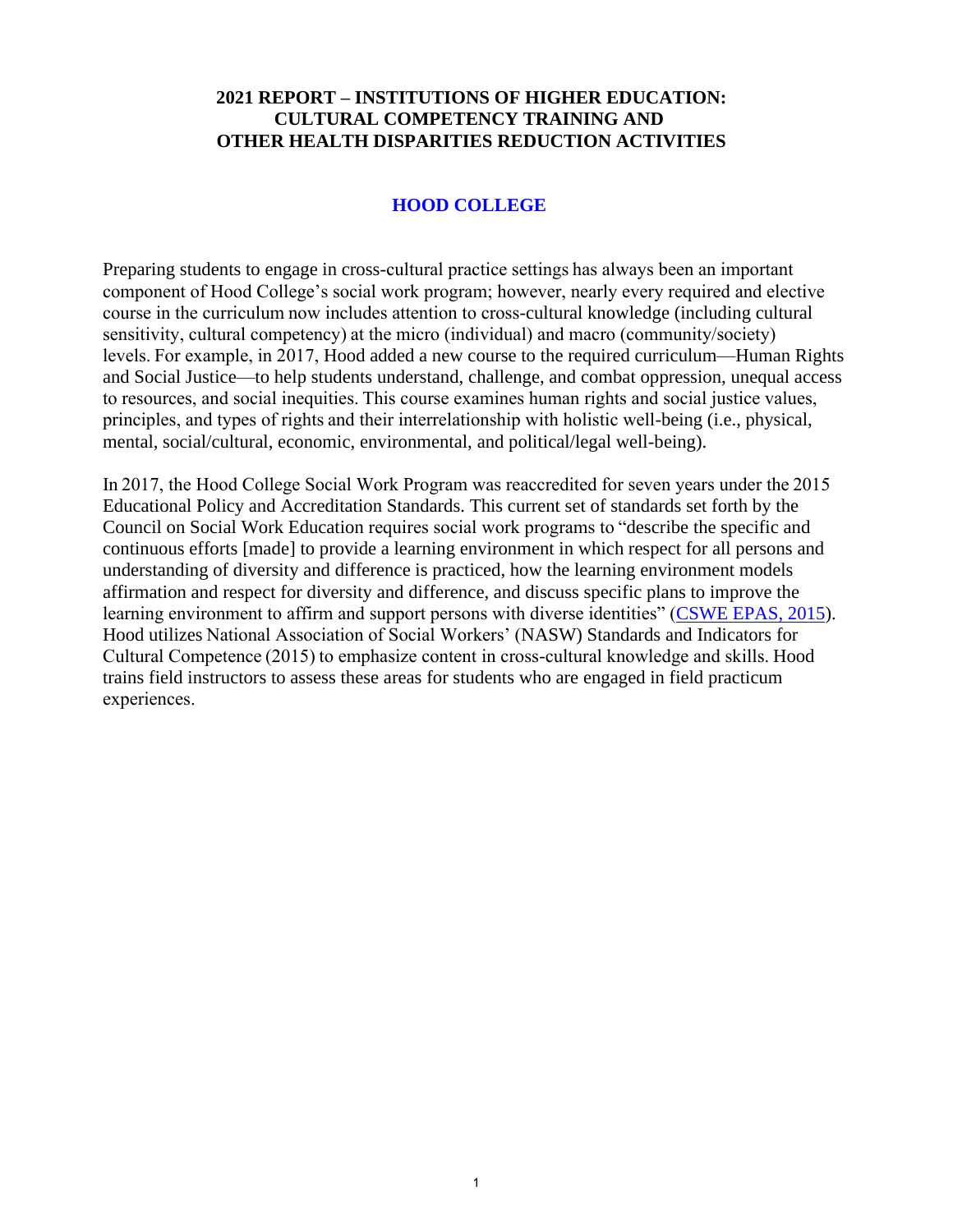#### **JOHNS HOPKINS UNIVERSITY**

Johns Hopkins University has taken to address reduction of health disparities as part of its educational offerings. Hopkins hosts a myriad of health care programs with most being offered through the Bloomberg School of Public Health, the School of Medicine, and the School of Nursing. Each of these schools provides a range of curricular and experiential offerings carefully designed to prepare culturally competent future health care professionals to understand and actively address health care disparities. A sampling of these offerings is included in the attached table.

Hopkins is upheld to high diversity and inclusion standards required by all of the specialized accreditors that accredit its various healthcare programs. Given those requirements as well as Hopkins' own internal focus on diversity and inclusion, there is confidence that Hopkins-trained healthcare providers possess the knowledge, skills, and abilities necessary to meet the needs of their patients regardless of socioeconomic and cultural backgrounds.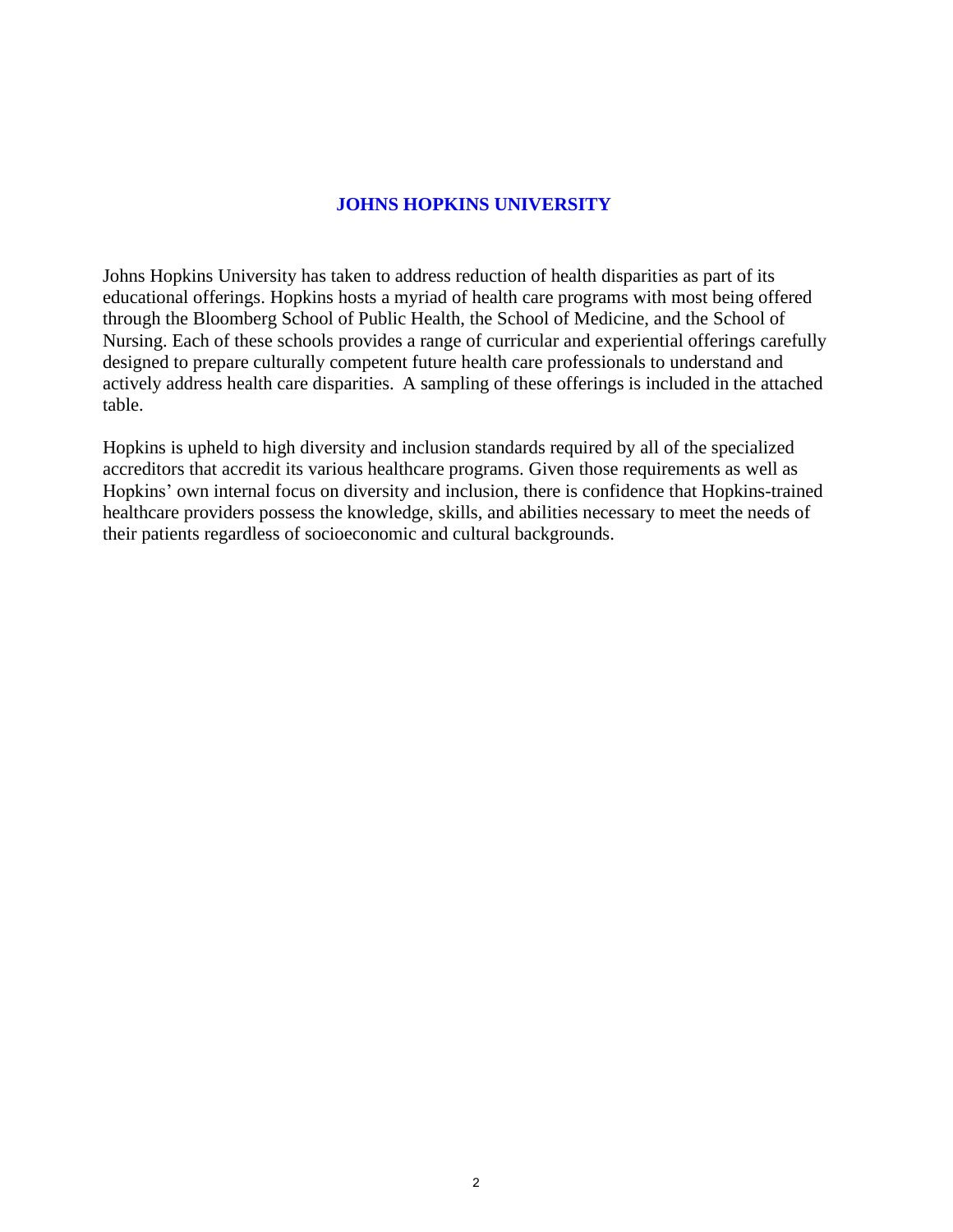| <b>Course Title</b>       | <b>Course Description</b>                                                                            | <b>Degree</b>  | # of           |
|---------------------------|------------------------------------------------------------------------------------------------------|----------------|----------------|
|                           |                                                                                                      | <b>Level</b>   | Course         |
|                           |                                                                                                      |                | <b>Credits</b> |
| PH.410.611.               | Explores the relationship between health, wealth,                                                    | <b>Masters</b> | 3              |
| <b>Under Pressure:</b>    | poverty, and public policy in the U.S. as well as                                                    |                |                |
| Health, Wealth &          | internationally; assesses past and future                                                            |                |                |
| Poverty                   | strategies to remedy inequities in health and                                                        |                |                |
|                           | health care. Addresses theories of social class;                                                     |                |                |
|                           | distribution of poverty across gender, age, and                                                      |                |                |
|                           | ethnic/racial groups; antipoverty programs and                                                       |                |                |
|                           | their effects; effects of changes in health care                                                     |                |                |
|                           | organization on the poor; and possible                                                               |                |                |
|                           | modifications to provide greater equity.                                                             |                |                |
|                           | Investigates how a dramatically changing media                                                       |                |                |
|                           | landscape influences patterns of belief about the<br>causes of poverty and its remedies. Synthesizes |                |                |
|                           | scientific evidence with a variety of genres and                                                     |                |                |
|                           | disciplines including: history, psychology,                                                          |                |                |
|                           | political science, religious thought, philosophy,                                                    |                |                |
|                           | geography, literary theory, popular culture,                                                         |                |                |
|                           | film/media studies, and music.                                                                       |                |                |
| PH.221.664.               | Introduces the basic skills and knowledge                                                            | <b>Masters</b> | 3              |
| Prevention of             | required to address the injury burden in the                                                         |                |                |
| Unintentional             | Native American Community. Based upon the                                                            |                |                |
| Injuries in American      | nine Core Competencies for Injury and Violence                                                       |                |                |
| <b>Indian Communities</b> | Prevention, provides students with opportunities                                                     |                |                |
|                           | to practice these skills through application                                                         |                |                |
|                           | sessions. Prepares students to enter a network of                                                    |                |                |
|                           | injury prevention colleagues with a specific                                                         |                |                |
|                           | interest in the prevention of injuries in the Native                                                 |                |                |
|                           | American community.                                                                                  |                |                |
| PH.224.694.               | Introduces students to mental illness symptoms                                                       | <b>Masters</b> | 3              |
| Mental Health             | and syndromes found across contexts and the                                                          |                |                |
| Intervention              | variety of strategies used to treat such symptoms.                                                   |                |                |
|                           | Programming in Low Discusses mental health services as an integral                                   |                |                |
| and Middle-Income         | part of global health program development.                                                           |                |                |
| Countries                 | Addresses methods of adapting and developing                                                         |                |                |
|                           | interventions in low-resource countries and                                                          |                |                |
|                           | humanitarian contexts, as well as research                                                           |                |                |
|                           | designs used to evaluate these interventions.                                                        |                |                |
|                           | Challenges students to use critical and creative                                                     |                |                |
|                           | thinking skills throughout to discuss the issues                                                     |                |                |
|                           | involved in this relatively new field. Focuses on                                                    |                |                |
|                           | cross-cultural challenges in conducting mental                                                       |                |                |
|                           | health research in these settings. Topics covered                                                    |                |                |
|                           | include an overview of mental health issues in                                                       |                |                |
|                           | low-resource countries and humanitarian                                                              |                |                |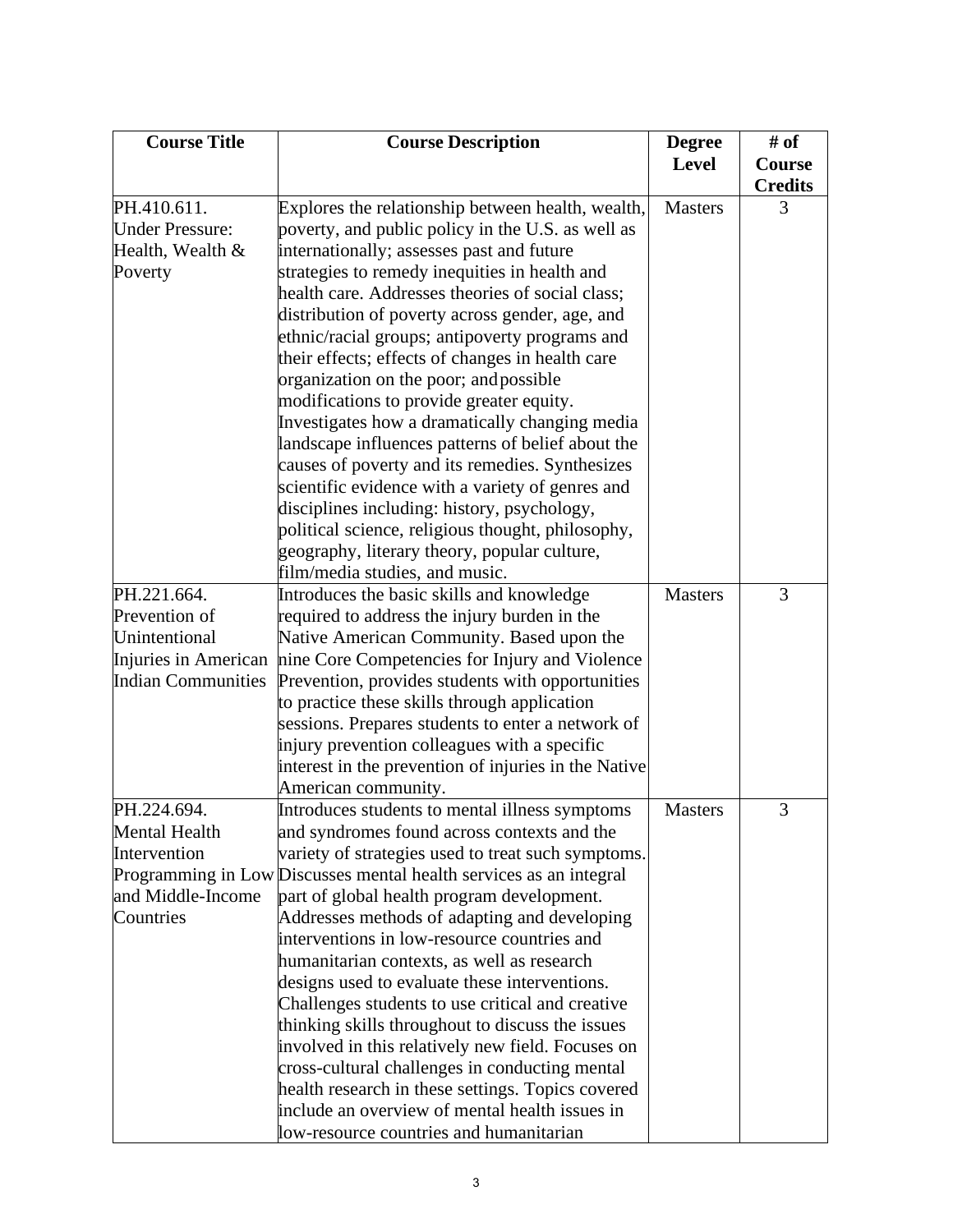| contexts; cross-cultural challenges; developing,    |  |
|-----------------------------------------------------|--|
| modifying and disseminating prevention and          |  |
| intervention strategies; and the interplay between  |  |
| mental health and related topics such as nutrition, |  |
| fitness and diabetes; HIV; substance abuse; and     |  |
| violence.                                           |  |

| ME.800.640              | This three-day course occurs immediately after      | Medical        | n/a            |
|-------------------------|-----------------------------------------------------|----------------|----------------|
| Topics in               | orientation in Year One. The students hear talks    | Doctorate      |                |
| Interdisciplinary       | from experts from the School of Medicine,           |                |                |
| Medicine - Health       | School of Public Health, legislators, and           |                |                |
| andHealth Care          | community activists, and engage in small-group      |                |                |
| Disparities and         | discussions with their peers. Activities include a  |                |                |
| Inequities              | tour of Baltimore City and an afternoon engaged     |                |                |
|                         | in service learning with a community                |                |                |
|                         | organization. By the end of this course, the        |                |                |
|                         | students will have: Improved awareness of the       |                |                |
|                         | effect of social needs and demands on care of       |                |                |
|                         | patients; Improved knowledge of existence of        |                |                |
|                         | health care disparities and the demographic         |                |                |
|                         | influences on healthcare quality and                |                |                |
|                         | effectiveness; Developed self-awareness of          |                |                |
|                         | personal biases in the approach to health care      |                |                |
|                         | delivery; and Improved cultural competency          |                |                |
|                         | communication skills.                               |                |                |
| Latino Health           | The training will feature topics relevant to Latino | Medical        | n/a            |
| Pathway: Clinical       | patient care, including community engagement,       | Doctorate      |                |
| Experience with         | alternative medicine, translation issues and        |                |                |
| Latino Health           | domestic violence, among others. Students will      |                |                |
|                         | be evaluated on participation and fulfillment of    |                |                |
|                         | listed requirements, professionalism, cultural      |                |                |
|                         | competence, interpersonal skills, and knowledge.    |                |                |
| NR.110.615.             | This course provides the student with a study of    | <b>Masters</b> | $\overline{2}$ |
| Health                  | health disparities and promotion of health equity   |                |                |
| Disparities in          | across a variety of disease processes. Advanced     |                |                |
| <b>Nursing Practice</b> | analysis and evaluation of theories, concepts, and  |                |                |
|                         | methods related to health equity and disparity,     |                |                |
|                         | will be examined. Students will have the            |                |                |
|                         | opportunity to critically examine the links         |                |                |
|                         | between health outcomes and economics, class,       |                |                |
|                         | gender, sex, sexuality, race, and ethnicity.        |                |                |
|                         | Emphasis is on advanced discourse and analysis      |                |                |
|                         | of health equity and disparity theory and           |                |                |
|                         | research. The focus of this course will be on       |                |                |
|                         | multiple levels of analysis from the practitioner-  |                |                |
|                         | patient interactions to the health care system as a |                |                |
|                         | whole. This will include an assessment of the       |                |                |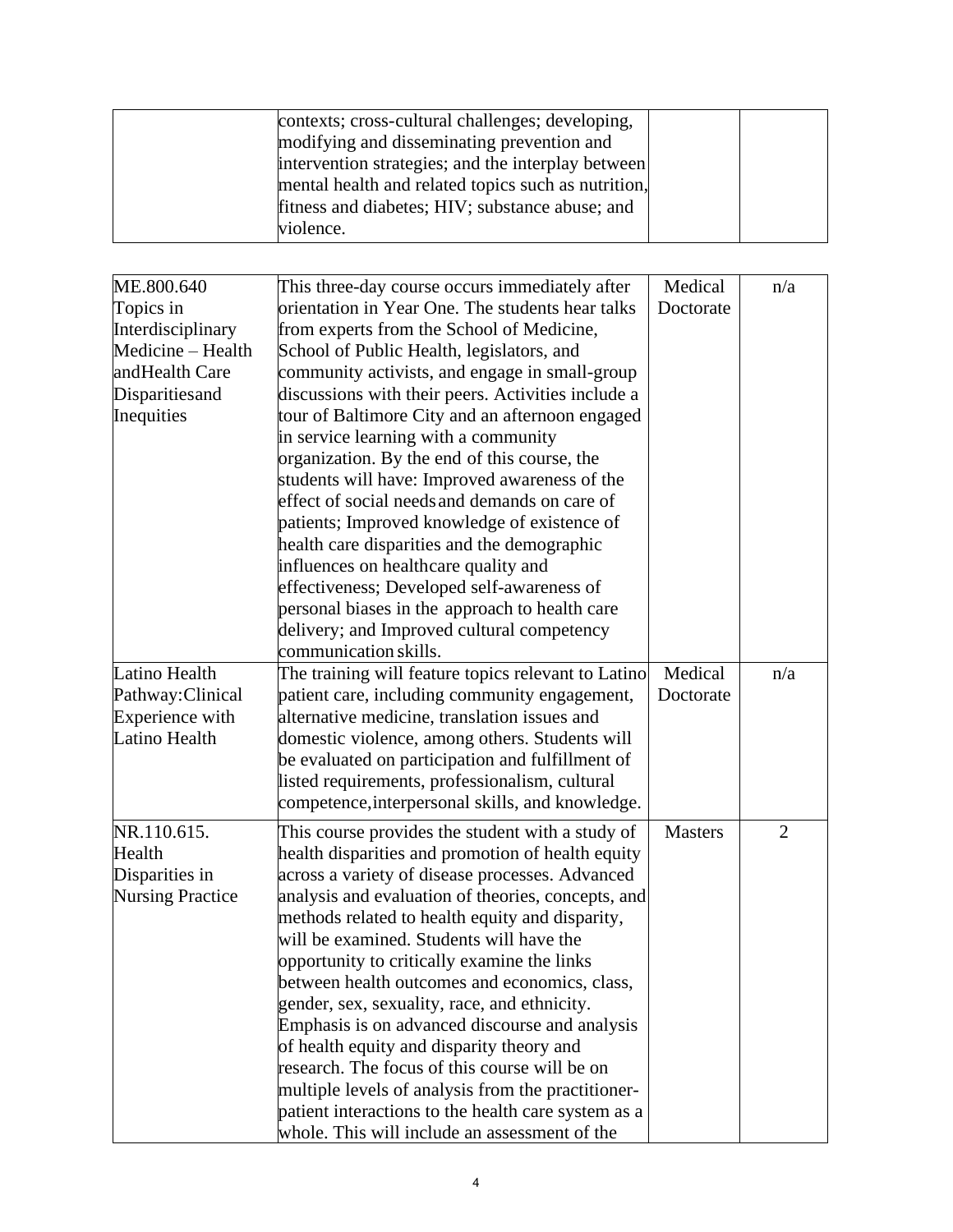| social determinants of health. Students will       |  |
|----------------------------------------------------|--|
| spend a substantial amount of time engaging in     |  |
| online scholarly discourse and in developing       |  |
| their own specific practice based clinical and     |  |
| research interests in this field culminating in an |  |
| empirical paper and a conference ready             |  |
| presentation of their findings.                    |  |

| NR.120.537.            | This course provides students with an            | <b>Masters</b> |  |
|------------------------|--------------------------------------------------|----------------|--|
| Community              | overview of Baltimore's vulnerable               |                |  |
| Outreach to            | communities and underserved populations.         |                |  |
| Underserved            | Students gain a broad perspective on factors     |                |  |
| Communities in         | affecting the health of underserved and          |                |  |
| <b>Urban Baltimore</b> | vulnerable communities in urban Baltimore.       |                |  |
|                        | Students will develop cultural competency        |                |  |
|                        | skills to work effectively in partnership with   |                |  |
|                        | Baltimore communities. The course includes       |                |  |
|                        | the history of Johns Hopkins nursing and         |                |  |
|                        | Baltimore's history, a broad definition of       |                |  |
|                        | health focusing on social determinants of        |                |  |
|                        | health factors such as poverty, housing,         |                |  |
|                        | violence, substance abuse, disparities in health |                |  |
|                        | and health care, social justice, vulnerable      |                |  |
|                        | populations, employment, safety, and the         |                |  |
|                        | environment. Students will also examine the      |                |  |
|                        | influence of implicit bias on communication      |                |  |
|                        | and interventions as well as the importance of   |                |  |
|                        | integration of trauma-informed care in urban     |                |  |
|                        | environments. Selected Baltimore community       |                |  |
|                        | health interventions are presented with          |                |  |
|                        | emphasis on health promotion and community       |                |  |
|                        | organizing. Local community and civic leaders    |                |  |
|                        | present their roles and discuss current public   |                |  |
|                        | health issues facing Baltimore. Students will    |                |  |
|                        | learn about local neighborhoods, community       |                |  |
|                        | agencies, and resources and gain basic skills in |                |  |
|                        | basic community assessment.                      |                |  |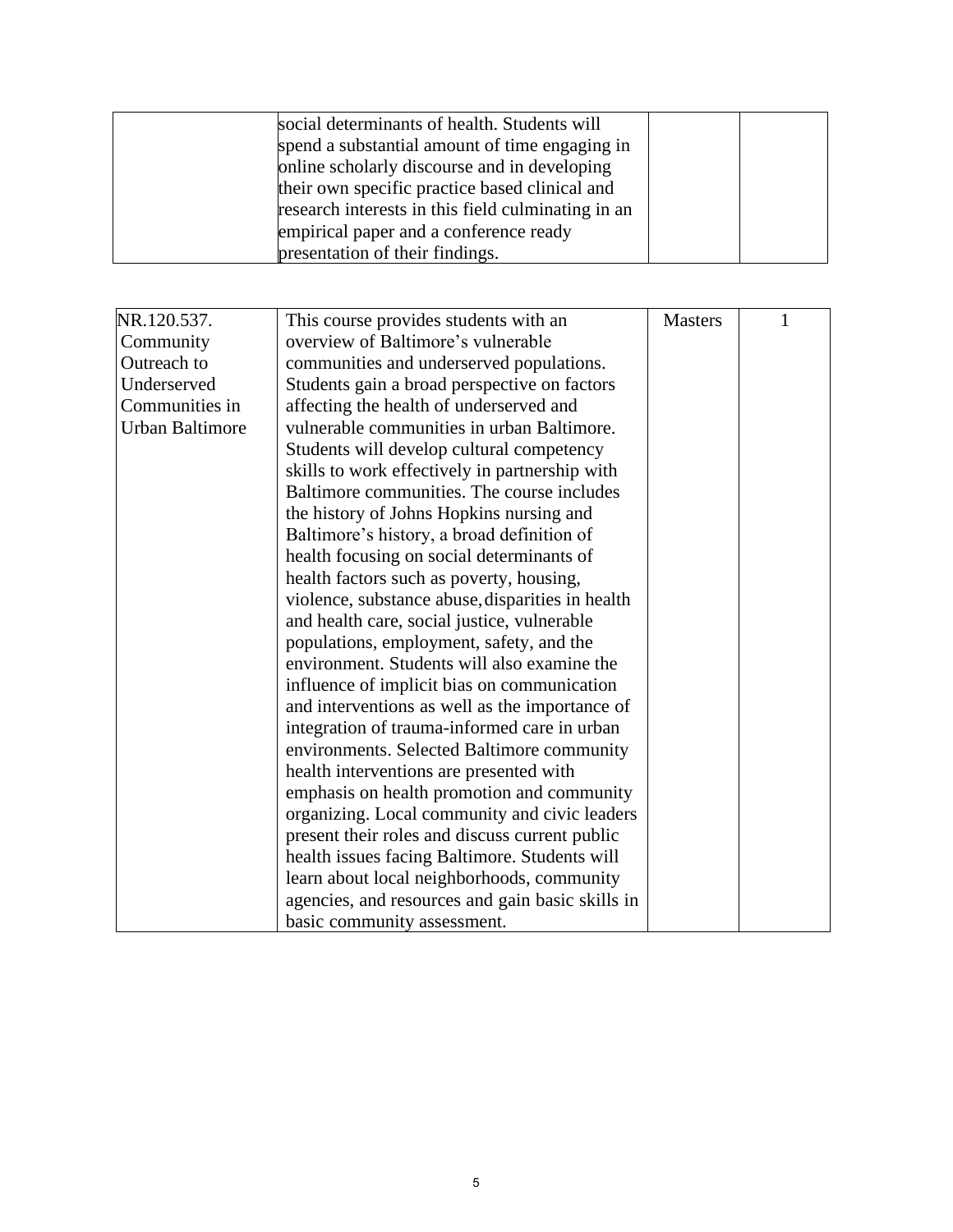#### **NOTRE DAME OF MARYLAND UNIVERSITY**

Grounded in Caring Science, the curriculum at the School of Nursing at Notre Dame of Maryland University emphasizes students' role in advocating for clients and disrupting injustices. In the classroom setting, students engage in provocative classroom discussions to examine what is a disparity and their understanding of how disparities become a reality among diverse groups. With a broadened perspective on social determinants of health, students analyzed the effects of social determinants of health on social justice for selected populations. Assignments focused on the five social determinants of health groups, whereby, students deliberated about why Maryland and the Nation should consider the topic a health priority. Student groups presented a summary of a windshield assessment of a Baltimore neighborhood, then digitally telling the story of the neighborhood, and its primary health concerns. Lastly, students created a Public Service Announcement that addressed that neighborhood's health needs.

Faculty adjusted community health experiences at the height of the pandemic. While some students participated in vaccination clinics, other students created a knowledge library for Interfaith Works of Montgomery County. When community agencies lifted restrictions for students, students volunteered for food runs, sorted through donations, and set up for an event at the Laurel Advocacy & Referral Services, Inc. At the end of the clinical experiences, students reflected on questions about what they learned about themselves within a framework of implicit bias and stereotypes. Additionally, students described ways to address health disparities as a public health nurse.

Since the School of Pharmacy's inception in 2008, cultural competence and its associated concepts and skills are taught in required courses (Care of Diverse Populations, Public Health, Pharmacist Care Lab sequence, Advanced Pharmacy Practice Experiences) and embedded into the required Service Learning Program (AdvoCaring). Each course has learning objectives that are associated with this content. The skills labs and experiential learning components are activities that are designed to address the knowledge and skills needed for a pharmacist to provide culturally competent care.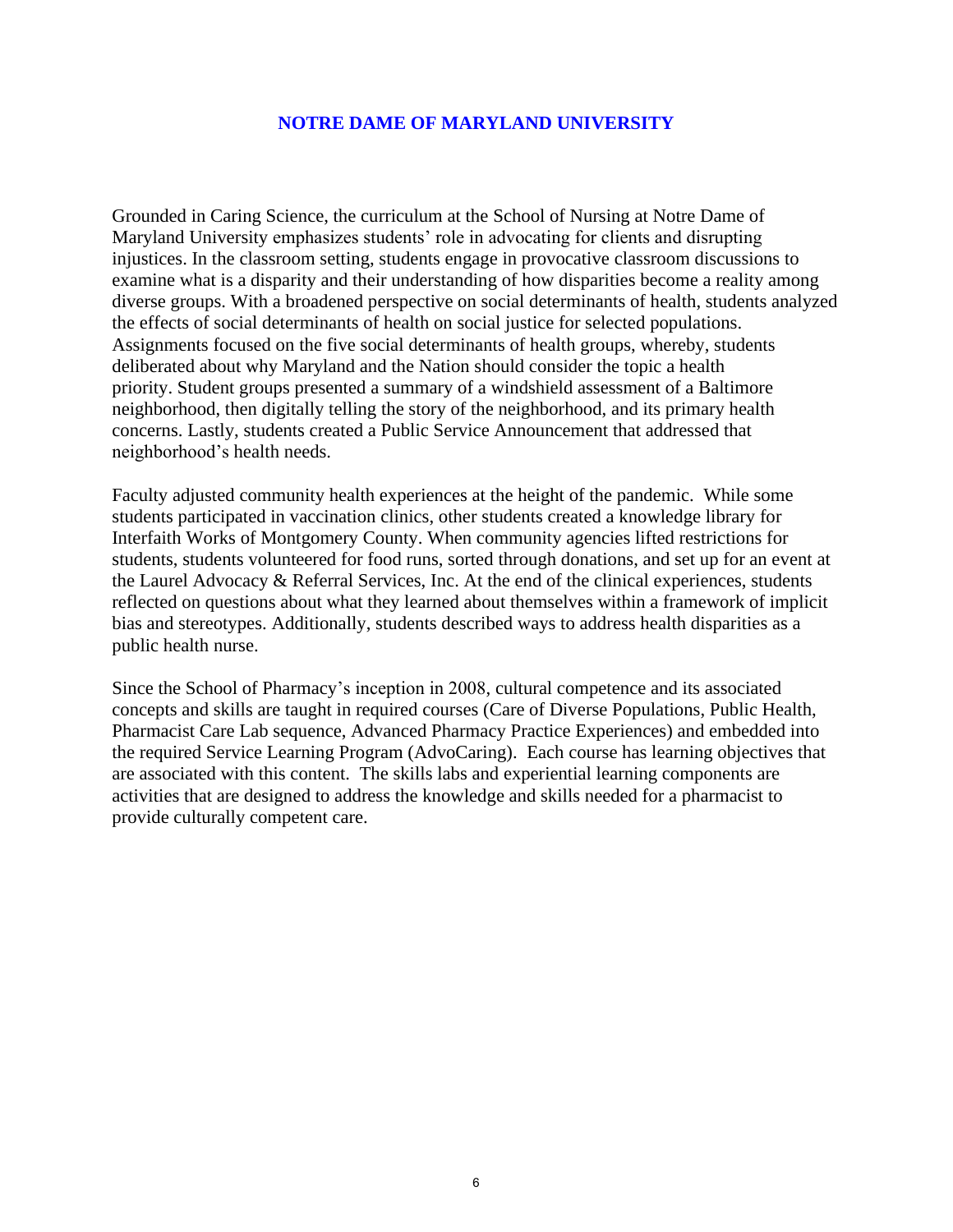#### **STEVENSON UNIVERSITY**

Stevenson University has several courses that embed principles of cultural competency:

#### **Healthcare Management (HCM; M.S.)**

In HCM 600, Managerial Epidemiology and Statistics, the signature assignment requires students to complete an original 8-page research paper analyzing a chronic disease using descriptive, analytical, and/or experimental statistics. In completing this assignment, students often focus on a chronic disease that impacts their lives or the lives of their family members. Some examples of recent topics include: alcohol and substance abuse disorders, diabetes mellitus, infant mortality, Crohn's Disease, asthma, chronic obstructive pulmonary disease (COPD), and Alzheimer's disease. After completing the first assignment, many students comment on how the research has made them rethink their own diet, exercise, or other behaviors, as well as how to help their families.

#### **Medical Laboratory Science (MLS; B.S.)**

There are multiple places in the MLS curriculum where activities or course requirements enable students to be exposed to interprofessional collaboration and issues relating to diverse patient populations. A high-fidelity simulation scenario involving a critical care situation in which MLS students work with nursing students was introduced into MLS 430, Professional Research and Writing,in Spring 2021. Additionally, MLS 311, Communication and Culture in Health Care, is a new program requirement that is cross-listed with NURS 311. This course explicitly addresses cultural competence and sensitivity in healthcare using theoretical models and assessment tools to examine cultural beliefs, values, practices, legal-ethical concerns, and communication issues which impact the health of individuals, families, and groups. This course also provides additional opportunities for interprofessional collaboration with nursing students.

#### **Nursing (B.S.; M.S.)**

The undergraduate and graduate nursing programs both contain courses and coursework that align specifically to the Commission on Collegiate Nursing Education (CCNE) Key Element III-G, which requires that teaching/learning strategies "expose students to individuals with diverse life experiences, perspectives, and backgrounds." Example assignments include written brochures and translation of discharge instructions for diverse patient audiences (NURS 311 Culture and Communication in Healthcare and NURS 318 Pathophysiology and Pharmacology), discussions and written reflections evaluating the effectiveness and benefits of telehealth and other virtual services in the context of the needs of underserved and disenfranchised communities (NURS 315 Information Technology in Nursing and Healthcare), and discussion boards that include critiquing global health policies and assignments involving practicing cultural sensitivity in the context of conducting health assessments or teaching others to conduct health assessments (NURS 547 Global Health Perspectives and NURS 615 Advanced Health Assessment).